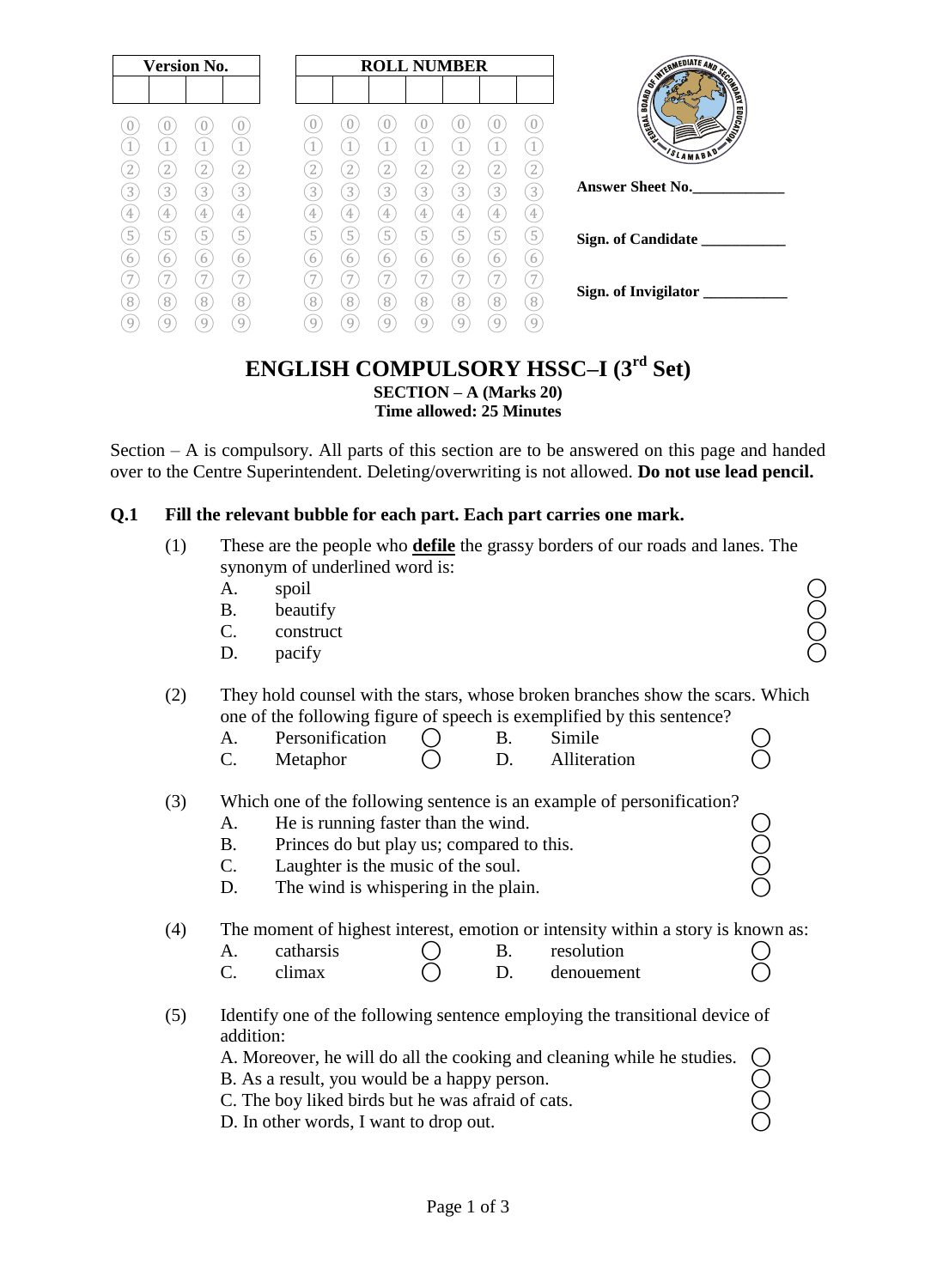| (6) | <b>Embrace</b> your difficulties and take steps to change your situation. Antonym of |  |
|-----|--------------------------------------------------------------------------------------|--|
|     | the underlined word is:                                                              |  |

A. accept ( B. celebrate )  $C.$  comprehend  $C.$  D. reject

(7) Although I phone **her** every week, my mother still complains that I don"t keep in touch often enough. The underlined word denotes a/an example of:

| $\mathsf{A}$ . | anaphoric reference  |  |
|----------------|----------------------|--|
| В.             | cataphoric reference |  |
| $\mathbf{C}$   | antecedent           |  |
| - I.D.         | exophoric reference  |  |

### (8) Identify one of the following sentence which exemplifies the Future Perfect Tense.

- A. They will had been waiting for us.
- B. Tahir will have taken ill.
- C. He will be wearing Armani.
- D. I have slept through the whole day.

## (9) Which one of the following sentence contains the example of a gerund?

- 
- B. They were singing nicely.
- A. I saw them crossing the street.  $\bigcirc$ <br>B. They were singing nicely.  $\bigcirc$ <br>C. He was served a sizzling hot pot.  $\bigcirc$ C. He was served a sizzling hot pot.
- D. I was afraid of hurting her feelings.

### (10) Which one of the following sentence carries an indefinite pronoun?

- A. He himself cancelled his degree.  $\bigcirc$ <br>B. Those are my books.  $\bigcirc$ <br>C. Who stole my pen?  $\bigcirc$
- B. Those are my books.
- C. Who stole my pen?
- D. Somebody pushed me from behind.
- (11) She had quite **abandoned** the hope of getting married. Pick the correct meaning of the underlined word from the following options:
	- A. To hold back  $\bigcap$  B. To limit. C. To give up completely  $\bigcirc$  D. To discriminate.

## (12) Which one of the following sentence is correctly punctuated?

- A. "Haven't you finished writing," said Sara.
- B. Haven't you finished writing, said Sara.
- C. Haven't you finished writing? said Sara.
- D. "Haven't you finished writing?" said Sara.

#### (13) Which one of the following sentence contains an adjective clause?

- 
- B. You can sit wherever you want.
- A. Fruit that is grown organically is expensive.<br>
B. You can sit wherever you want.<br>
C. Harry's problem was that he couldn't make a decision. C. Harry's problem was that he couldn't make a decision.
- D. She knows what has happened.

## (14) Which one of the following sentence illustrates the use of an intransitive verb?

- A. I gave them a second chance to prove themselves. B. Jameel sent a postcard from Jhang.
	- C. The plane landed on the airport safely.
	- D. She left the keys on the table.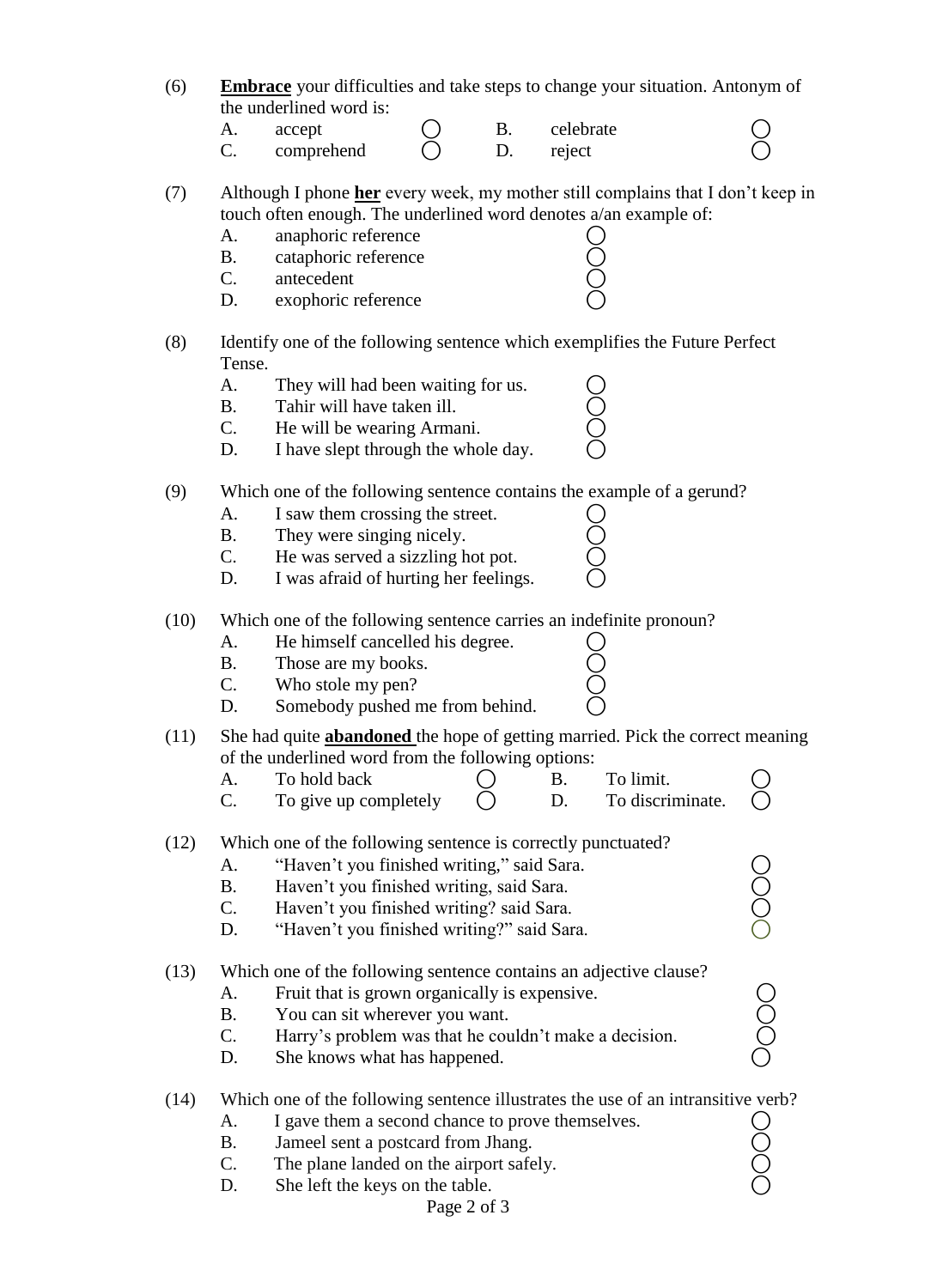| (15) | Which one of the following sentence contains a participle phrase?<br>Eating shellfish quickly is a bad idea.<br>A.<br>0000<br>Deceived by his friends, he stopped believing.<br><b>B.</b><br>Would you like to walk instead of taking the cab?<br>C.<br>To wait seemed foolish when decisive action was required.<br>D. |                                                                                                                     |    |                            |                  |  |  |  |  |  |  |  |  |  |
|------|-------------------------------------------------------------------------------------------------------------------------------------------------------------------------------------------------------------------------------------------------------------------------------------------------------------------------|---------------------------------------------------------------------------------------------------------------------|----|----------------------------|------------------|--|--|--|--|--|--|--|--|--|
| (16) | The boy who claimed to have a broken arm, caught the ball. The underlined<br>part of the sentence is a/an:                                                                                                                                                                                                              |                                                                                                                     |    |                            |                  |  |  |  |  |  |  |  |  |  |
|      |                                                                                                                                                                                                                                                                                                                         |                                                                                                                     |    |                            |                  |  |  |  |  |  |  |  |  |  |
|      | A.                                                                                                                                                                                                                                                                                                                      | noun clause                                                                                                         |    | adverb clause<br><b>B.</b> |                  |  |  |  |  |  |  |  |  |  |
|      | C.                                                                                                                                                                                                                                                                                                                      | adjective clause                                                                                                    | D. |                            | adverb phrase    |  |  |  |  |  |  |  |  |  |
| (17) | Mrs. Ayesha, <i>his favourite teacher</i> , assigned him the comprehension of Moby                                                                                                                                                                                                                                      |                                                                                                                     |    |                            |                  |  |  |  |  |  |  |  |  |  |
|      | Dick. The underlined part of the sentence is a/an:                                                                                                                                                                                                                                                                      |                                                                                                                     |    |                            |                  |  |  |  |  |  |  |  |  |  |
|      | A.                                                                                                                                                                                                                                                                                                                      | appositive phrase                                                                                                   |    | <b>B.</b>                  | adverbial phrase |  |  |  |  |  |  |  |  |  |
|      | $\mathcal{C}$ .                                                                                                                                                                                                                                                                                                         | adjective phrase                                                                                                    |    | D.                         | gerund phrase    |  |  |  |  |  |  |  |  |  |
| (18) | Which one of the following sentence contains an example of adverb of degree?<br>Riaz coughed loudly to attract her attention.<br>A.<br><b>B.</b><br>He plays the flute beautifully.<br>C.<br>She stayed at my home all day.<br>It is extremely hot today.<br>D.                                                         |                                                                                                                     |    |                            |                  |  |  |  |  |  |  |  |  |  |
| (19) |                                                                                                                                                                                                                                                                                                                         | Coverage of the scrutiny process is central to our parliamentary <b>democracy</b> . The<br>underlined word is a/an: |    |                            |                  |  |  |  |  |  |  |  |  |  |
|      | A.                                                                                                                                                                                                                                                                                                                      | proper noun                                                                                                         |    | <b>B.</b>                  | material noun    |  |  |  |  |  |  |  |  |  |
|      | C.                                                                                                                                                                                                                                                                                                                      | abstract noun                                                                                                       |    | D.                         | collective noun  |  |  |  |  |  |  |  |  |  |
| (20) | sentence is:                                                                                                                                                                                                                                                                                                            | Although he was too rich, he was miserably unhappy and discontented. The                                            |    |                            |                  |  |  |  |  |  |  |  |  |  |
|      | A.                                                                                                                                                                                                                                                                                                                      | simple                                                                                                              |    | Β.                         | complex          |  |  |  |  |  |  |  |  |  |
|      | C.<br>compound complex<br>compound<br>D.                                                                                                                                                                                                                                                                                |                                                                                                                     |    |                            |                  |  |  |  |  |  |  |  |  |  |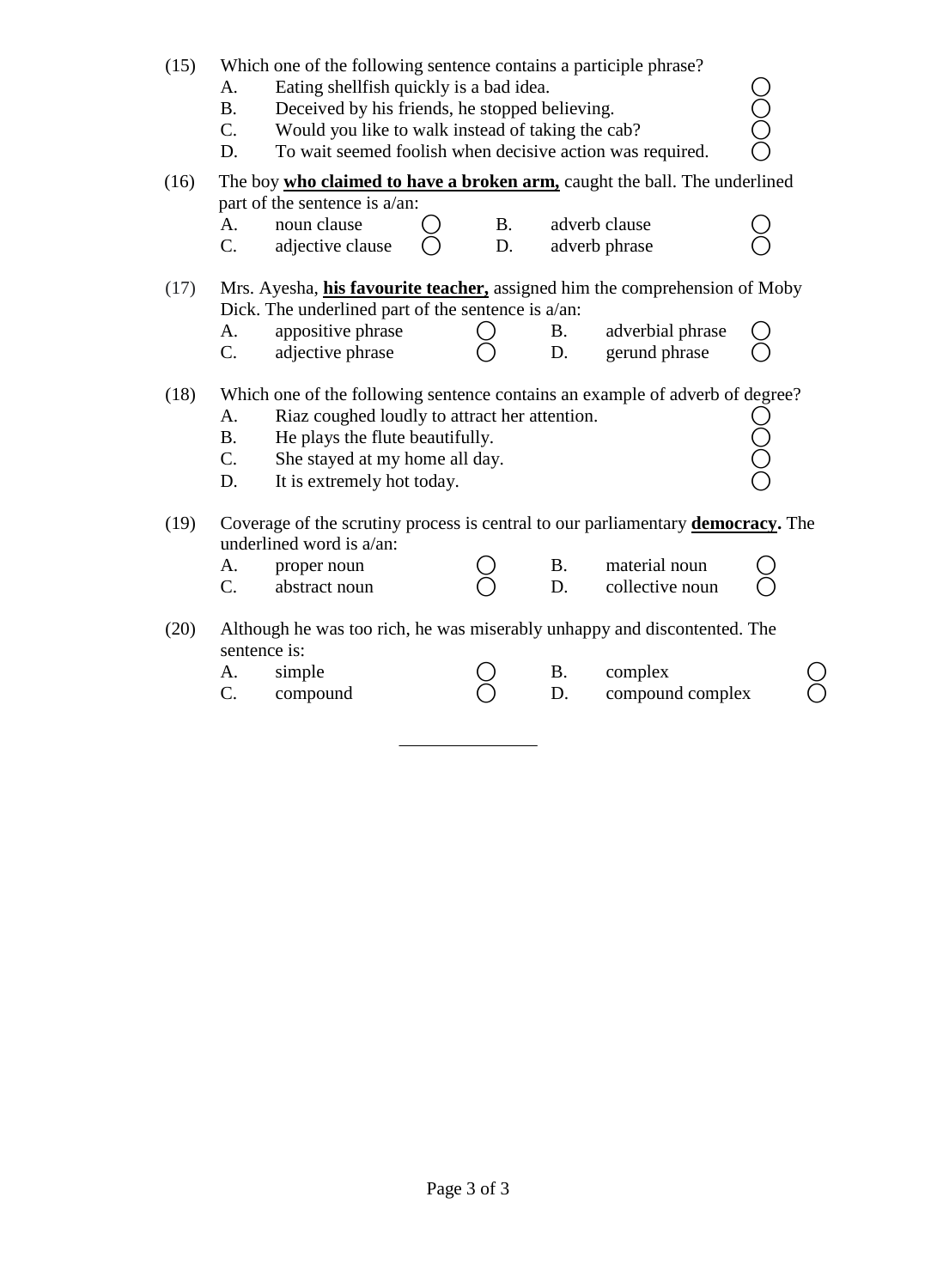

Time allowed: 2.35 hours Total Marks: 80

Note: Answer the questions in Sections "B" and "C" at the place specified for it therein on the separately provided E-Sheet. No supplementary answer sheet will be provided. Write your answers neatly and legibly.

## **SECTION – B** (Marks 40)

- **Q.2** Read the following passage carefully and answer any **SIX** questions including **Question No.(i)** appended to it.
- **Note:** Question no. (i) about summary writing is compulsory carrying 08 marks while rest of the questions carry 04 marks each. **(8 + 5**  $\times$  **4 = 28)**

By the age of six the average child will have completed the basic education and be ready to enter school. If the child has been attentive in these pre-school years, he or she will already have mastered many skills.

From television, the child will have learned how to pick a lock, commit a fairly elaborate bank holdup, prevent wetness all day long, get the laundry twice as white and kill people with a variety of **sophisticated armaments.**

From watching his parents, the child, in many cases, will already know how to smoke, how much falsehood to mix with facts to be **pragmatic** and shrewd, what kind of language to use when angry and how to violate the speed laws without being caught.

At this stage, the child is ready for the second stage of education which occurs in school. There, a variety of lessons may be learned in the very first days.

The teacher may illustrate the economic importance of belonging to a strong union by closing down the school before the child arrives. Fathers and mothers may demonstrate to the child the social cohesion that can be built on shared hatred by **demonstrating** their dislike for children whose pigmentation displeases them. In the latter event, the child may receive visual instruction in techniques of stoning buses, cracking skulls with a nightstick and subduing mobs with teargas. Formal education has begun.

During formal education, the child learns that life is for testing. This stage lasts twelve years, a period during which the child learns that success comes from telling testers what they want to hear.

## **QUESTIONS:**

- i. Write down the summary of the given passage and suggest a suitable title.  $(7+1=8)$
- ii. What does the writer mean when he uses the expression of formal education? Do you agree with the writer"s opinion on the existing system of formal education?
- iii. What can be inferred about the author's attitude towards television? Do you share his opinion on television and other such gadgets?
- iv. What is the tone of the given excerpt? Elaborate it briefly.
- v. How do you look at our exam system? Do you agree with the author"s views on tests?
- vi. What, according to the author, does a child learn at the earliest stage of his "formal education?"
- vii. What do children learn from their parents in pre-school stage? How does the author criticize the role of parents in inculcating criminal habits or derogatory moral values in children?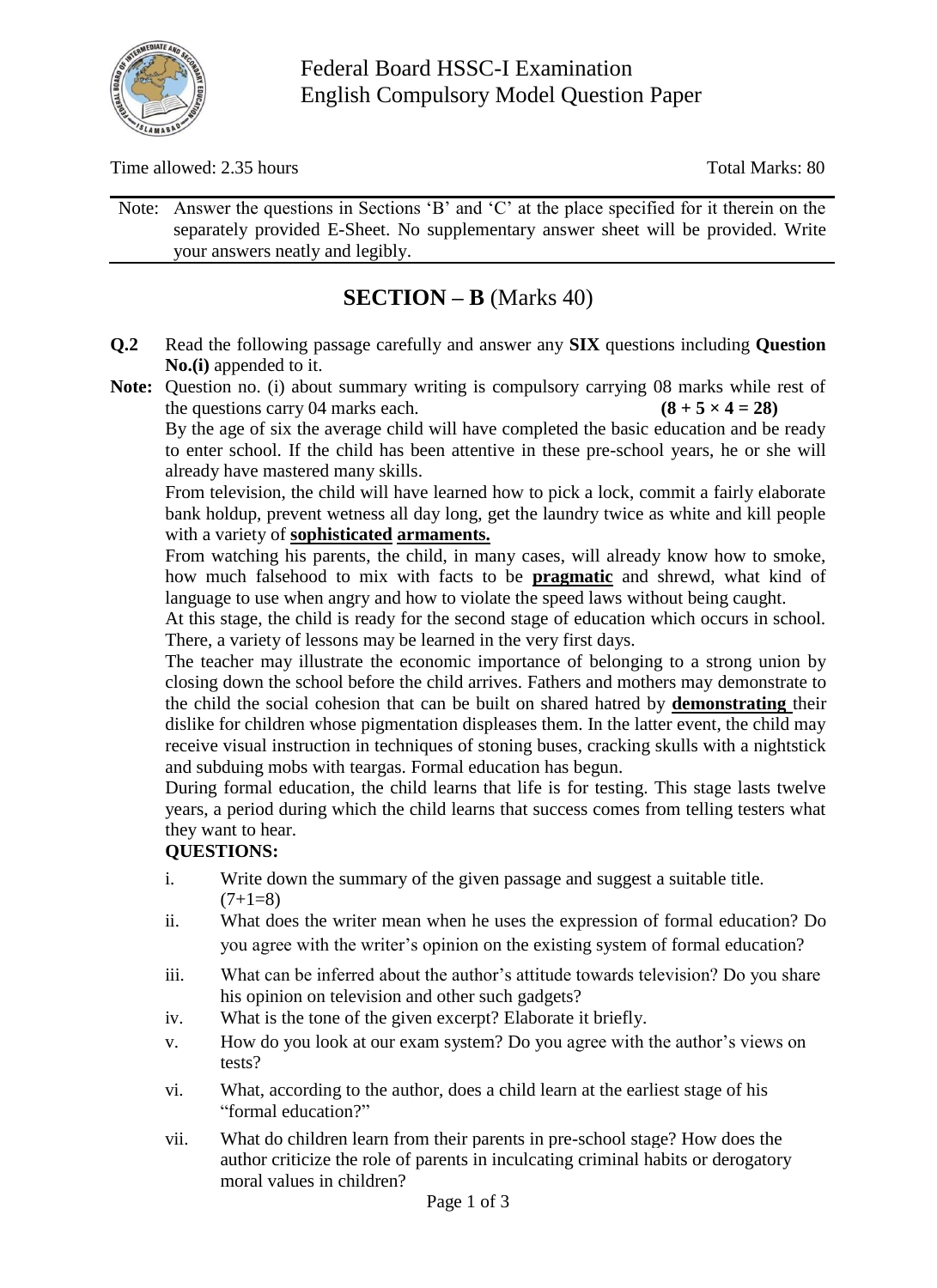- viii. Deduce meaning of the underlined words.
- **Q.3** a. Read the following poetic extract carefully and answer the questions appended to it:  $(2+2+2=6)$ 
	- I. Two roads diverged in a yellow wood, And sorry I could not travel both And be one traveller, long I stood And looked down one as far as I could To where it bent in undergrowth;

Then took the other, as just as fair, And having perhaps the better claim, Because it was grassy and wanted wear, Though as for that the passing there, Had worn them about the really same.

## **QUESTIONS:**

- i. What is the theme of the extract?
- ii. What difficult choice is the poet oblige to make?
- iii. Write down two rhyming scheme of the given stanzas.

#### **OR**

II. Let me not to the marriage of two minds Admit impediments, Love is not love Which alters when it alteration finds, Or bends with the remover to remove: O, no! it is an ever-fixed mark, That looks on tempests and is never shaken; It is the star to every wandering bark, Whose worth's unknown, although his height be taken.

#### **QUESTIONS:**

- i. What is the poet's definition of love?
- ii. Why does the poet compare love with an ever-fixed mark?
- iii. Write down two rhyming words for each of the following words.
	- a. Shaken b. Mark

#### b. Attempt any **ONE** of the following questions: **(6)**

- i. "Playwrights often create conflicting characters whose struggle provides for the crisis or tension in the play." Elaborate with reference to a play you have read.
- ii. What is the difference between flexible and inflexible characters? Explain with reference to any piece of literature you have come across.

## **SECTION – C** (Marks 40)

#### **NOTE: Attempt all questions.**

- **Q.4** Write your CV for the post of financial advisor in an insurance company advertised in a newspaper. **(8)**
- **Q.5.** a. Illustrate correct use of tenses in any **SIX** of the following sentences by correctly re-writing them:
	- i. We the trash for pick up. (left out/ left over)
	- ii. Dawood and Babar each other at the mall. (ran into/run over)
	- iii. He \_\_\_\_\_\_ his hat immediately in order to show me his new hairstyle. (took off/took up)
	- iv. After the death of her husband, she was left with no one to \_\_\_\_\_\_.(fall on/ fall back upon)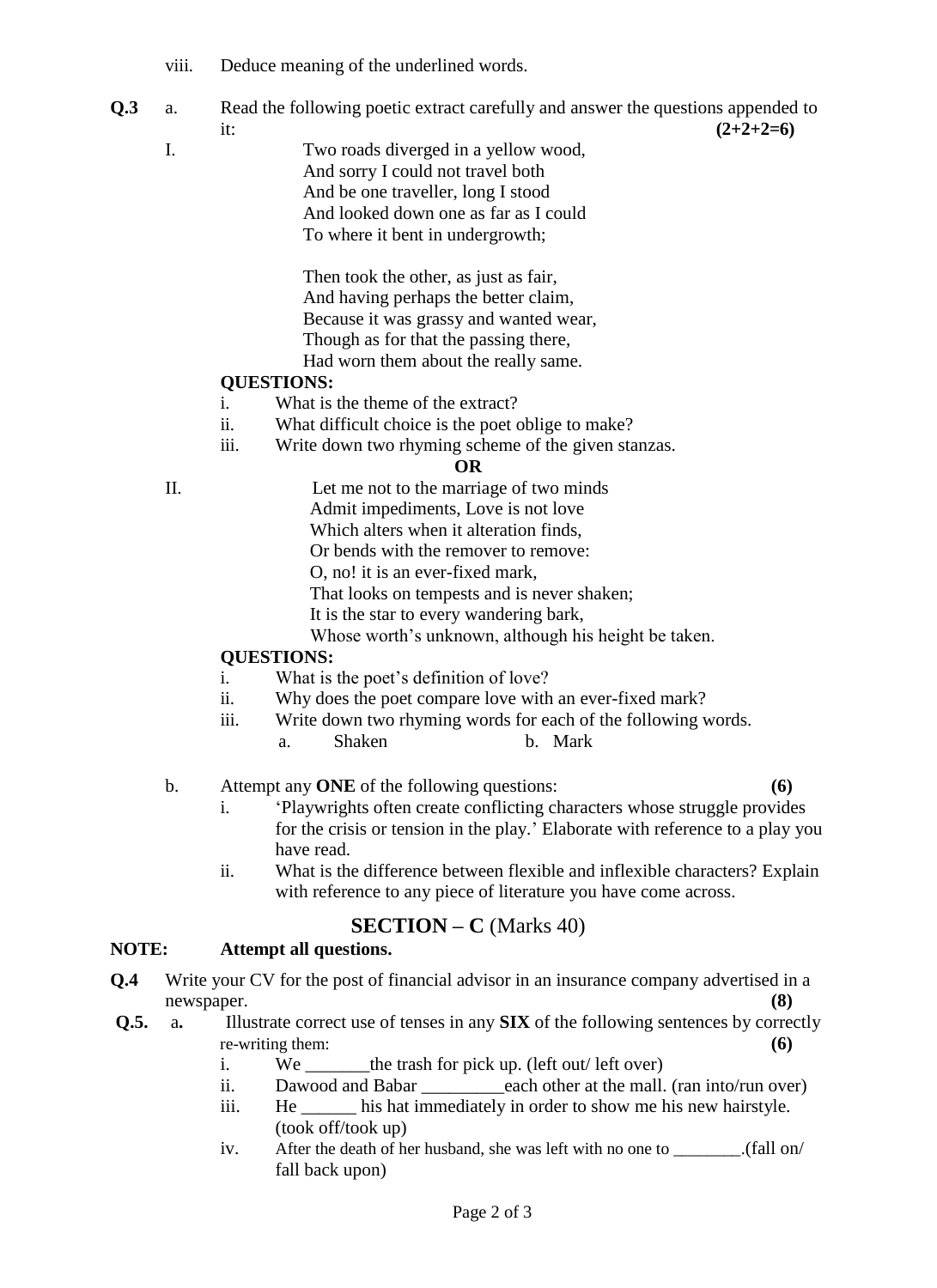- v. After more than fifty years of marriage, nothing could\_\_\_\_\_ them. (come between/ come down to)
- vi. The jungle caught fire, and it could not be \_\_\_\_\_\_ by the local fire brigade. (put in/put out)
- vii. The professor spoke for hours but students couldn't anything. (make out/make up)
- viii. Shirley thought she \_\_\_\_\_\_\_\_ cheating until the teacher asked her to stay after the class. (got away with/ got away)

## b. Use the correct form of verbs given in parentheses. **(Any SIX) (6)**

- i. They (work) on the project at the moment.
- ii. He (write) a novel since last October and is about to finish it.
- iii. Age and experience (bring) wisdom to the man.
- iv. I will call you when the guests (arrive).
- v. The box (be) so heavy that I couldn"t lift it.
- vi. They (come) here next week to visit my newly found firm.
- vii. He wants Mary (do) the dishes.
- c. Punctuate the following lines/paragraph: **(4)** he invited me to the football game but i wasnt able to go james said and i heard later that it was a great game
- **Q.6** Write a letter to the editor of a newspaper about the fuel price raise and its effects on the public. **(8)**

## Q.7 Translate the following passage from English to Urdu: **(8)**

Knowledge is a great power. Knowledge not only gives us material benefits but spiritual satisfaction also. In our religion, getting knowledge is obligatory for everyone. This is the wealth that cannot be stolen. Without knowledge, no man can recognize himself and remains unaware of his life. Having got knowledge, a man can effectively work for the betterment of himself, his society, and his nation.

#### **OR**

Write a dialogue between two friends sharing their preparation plans for the upcoming exam. (Dialogue must have at least eight sets of conversation relevant to the topic other than opening and closing)

\* \* \* \* \*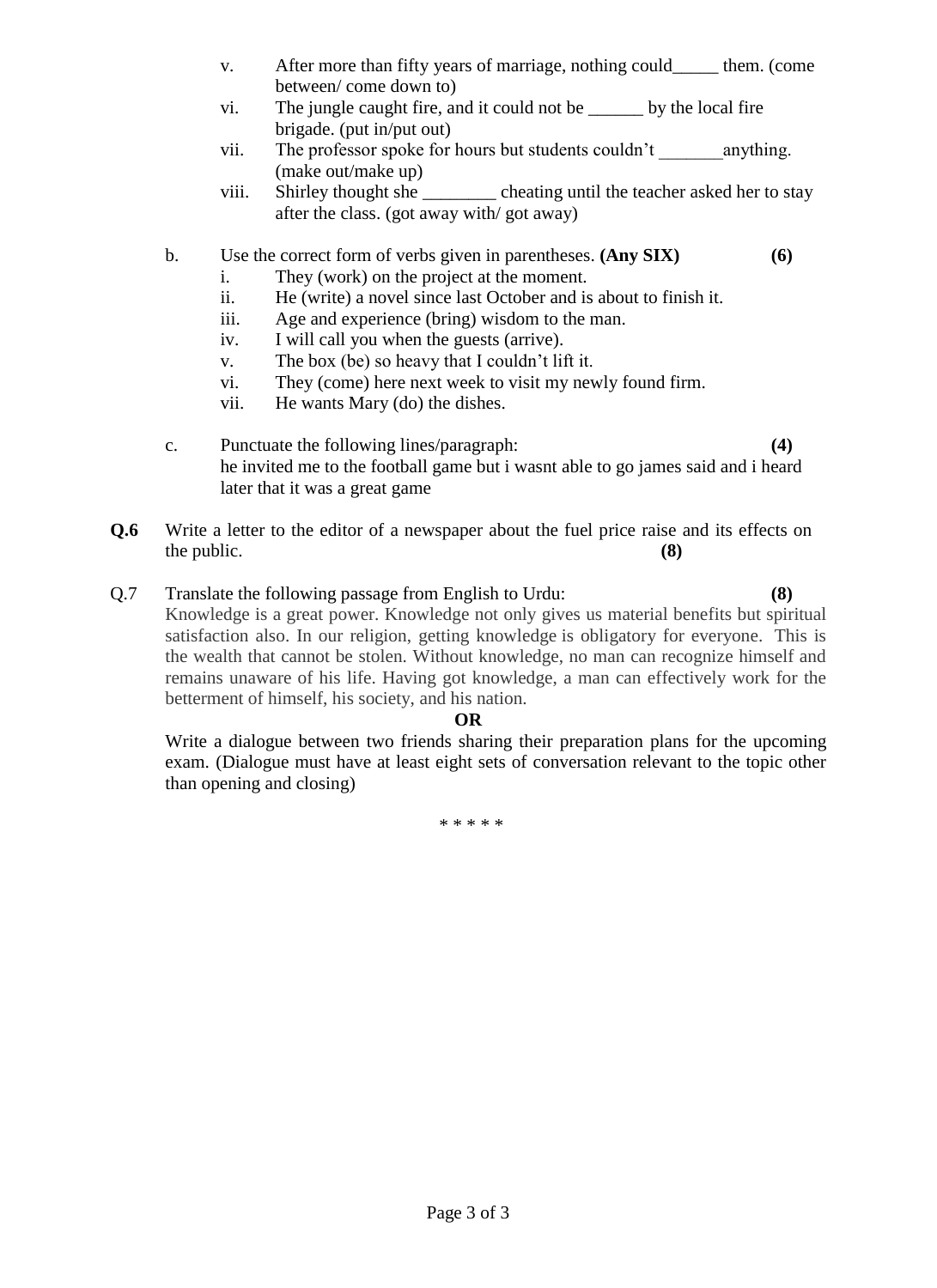## **ENGLISH (COMPULSORY) HSSC-I (3rd Set)**

Student Learning Outcomes Alignment Chart

| S   | Q No.     |                       |                     |                                 |                                                                                                                              |
|-----|-----------|-----------------------|---------------------|---------------------------------|------------------------------------------------------------------------------------------------------------------------------|
| #   |           |                       |                     |                                 |                                                                                                                              |
|     |           |                       |                     |                                 |                                                                                                                              |
|     |           |                       |                     |                                 |                                                                                                                              |
|     |           | $\sim$ Competency No. | <b>Standard No.</b> | Benchmark No.                   | <b>Student Learning</b>                                                                                                      |
|     |           |                       |                     |                                 | <b>Jutcomes</b>                                                                                                              |
|     |           |                       |                     |                                 |                                                                                                                              |
|     |           |                       |                     |                                 |                                                                                                                              |
| 1.  | $Q-1(1)$  |                       | $\overline{2}$      | $\bf{I}$                        | Use appropriate vocabulary and correct spelling in their own                                                                 |
|     |           |                       |                     |                                 | writing:                                                                                                                     |
|     |           |                       |                     |                                 | • Explore the use of synonyms with varying shades of meaning<br>used for various purposes e.g. propaganda, irony, parody and |
|     |           |                       |                     |                                 | satire.                                                                                                                      |
| 2.  | $Q-1(2)$  | $\mathbf{1}$          | $\overline{2}$      | $\mathbf I$                     | Read a given poem and give orally and in writing:                                                                            |
|     |           |                       |                     |                                 | Recognize literary techniques such as personification                                                                        |
|     |           |                       |                     |                                 | and alliteration.                                                                                                            |
| 3.  | $Q-1(3)$  | $\mathbf{1}$          | $\overline{2}$      | $\mathbf I$                     | Read a given poem and give orally and in writing:                                                                            |
|     |           |                       |                     |                                 | • Recognize literary techniques such as                                                                                      |
|     |           |                       |                     |                                 | personification and alliteration.                                                                                            |
| 4.  | $Q-1(4)$  | $\mathbf{1}$          | $\overline{2}$      | $\mathbf I$                     | Analyze story elements: characters, events, setting, plot,                                                                   |
|     |           |                       |                     |                                 | theme, tone, point of view.                                                                                                  |
| 5.  | $Q-1(5)$  | $\mathbf{1}$          | $\mathbf{1}$        | Ш                               | Recognize and use appropriate transitional words within and                                                                  |
| 6.  |           | $\mathbf{1}$          | $\mathbf{1}$        | $\mathbf{I}$                    | beyond paragraphs for better coherence and cohesion.                                                                         |
|     | $Q-1(6)$  |                       |                     |                                 | Apply critical thinking to interact with text, use                                                                           |
|     |           |                       |                     |                                 | intensive reading strategies (while-reading) to deduce                                                                       |
| 7.  | $Q-1(7)$  | $\mathbf{1}$          | $\mathbf{1}$        | $\mathbf I$                     | meaning of difficult words from context<br>Identify and recognize the functions of                                           |
|     |           |                       |                     |                                 | anaphoric and cataphoric references                                                                                          |
| 8.  | $Q-1(8)$  | $\overline{4}$        | 3                   | I                               | Illustrate use of tenses                                                                                                     |
| 9.  | $Q-1(9)$  | $\overline{4}$        | $\overline{3}$      | $\mathbf I$                     | Illustrate the use of gerunds and gerund phrases.                                                                            |
| 10. | $Q-1(10)$ | $\overline{4}$        | $\overline{3}$      | $\mathbf I$                     | Illustrate use of pronouns.                                                                                                  |
| 11. | $Q-1(11)$ | $\mathbf{1}$          | $\mathbf{1}$        | $\mathop{\mathrm{II}}\nolimits$ | Apply critical thinking to interact with text, use intensive                                                                 |
|     |           |                       |                     |                                 | reading strategies (while-reading) to make simple inferences                                                                 |
|     |           |                       |                     |                                 | using context of the text and prior knowledge                                                                                |
| 12. | $Q-1(12)$ | $\overline{4}$        | 3                   | $\mathbf{I}$                    | Recognize and rectify faulty punctuation in given passages                                                                   |
|     |           |                       |                     |                                 | and own work                                                                                                                 |
| 13. | $Q-1(13)$ | 4                     | 3                   | I                               | Identify and use adjective phrases and clauses.                                                                              |
| 14. | $Q-1(14)$ | 4                     | 3                   | I                               | Illustrate use of transitive and intransitive verbs.                                                                         |
| 15. | $Q-1(15)$ | 4                     | 3                   | I                               | Make and use present and past participles.                                                                                   |
| 16. | $Q-1(16)$ | 4                     | 3                   | I                               | Identify and use adjective phrases and clauses.                                                                              |
| 17. | $Q-1(17)$ | $\overline{4}$        | 3                   | Ш                               | Analyze sentences for different clauses and phrases; evaluate                                                                |
|     |           |                       |                     |                                 | how their positions in sentences change meaning and affect                                                                   |
|     |           |                       |                     |                                 | communicative function.                                                                                                      |
| 18. | $Q-1(18)$ | 4                     | 3                   | I                               | Illustrate use of adverbs.                                                                                                   |
| 19. | $Q-1(19)$ | 4                     | 3                   | $\bf{I}$                        | Demonstrate use of collective, countable and uncountable,                                                                    |
|     |           |                       |                     |                                 | material and abstract nouns.                                                                                                 |
| 20. | $Q-1(20)$ | $\overline{4}$        | 3                   | III                             | Analyze and construct simple, compound and complex                                                                           |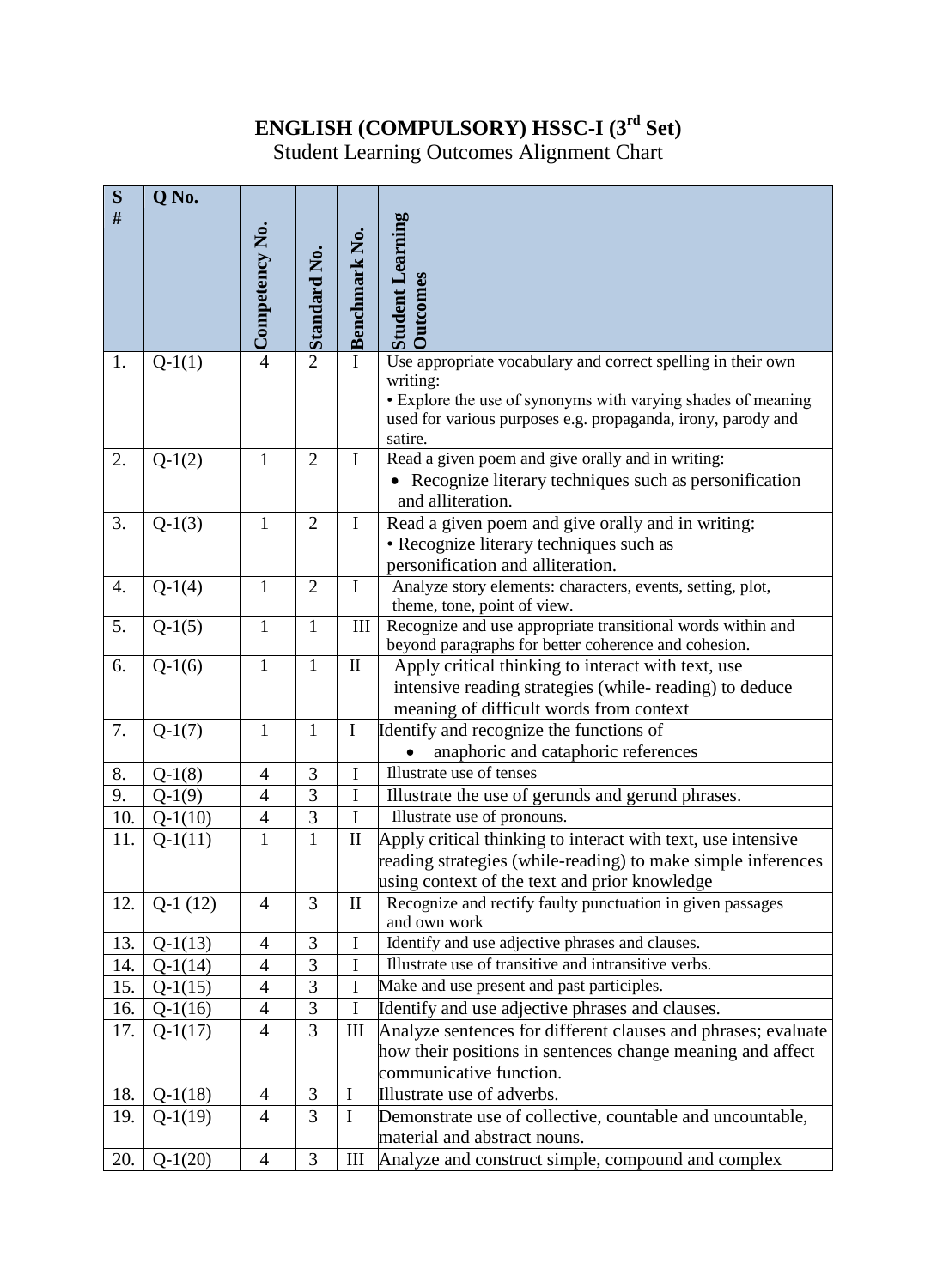|     |               |                |                |              | sentences.                                                     |
|-----|---------------|----------------|----------------|--------------|----------------------------------------------------------------|
| 21. | $Q-2(i)$      | $\mathbf{1}$   | $\mathbf{1}$   | $\mathbf{I}$ | Use summary skills to extract salient points and develop a     |
|     |               |                |                |              | mind map to summarize a text.                                  |
| 22. | $Q-2(ii)$     | $\mathbf{1}$   | $\mathbf{1}$   | $\mathbf{I}$ | Apply critical thinking to interact with text and use          |
|     |               |                |                |              | intensive reading strategies (while-reading) to scan to        |
|     |               |                |                |              | answer short questions.                                        |
| 23. | $Q-2(iii)$    | $\mathbf{1}$   | $\mathbf{1}$   | $\mathbf{I}$ | Apply critical thinking to interact with text and use          |
|     |               |                |                |              | intensive reading strategies (while-reading) to scan to        |
|     |               |                |                |              | answer short questions.                                        |
| 24. | $Q-2(iv)$     | $\mathbf{1}$   | $\mathbf{1}$   | $\mathbf{I}$ | Apply critical thinking to interact with text and use          |
|     |               |                |                |              | intensive reading strategies (while-reading) to scan to        |
|     |               |                |                |              | answer short questions.                                        |
| 25. | $Q-2(v)$      | $\mathbf{1}$   | $\mathbf{1}$   | $\mathbf{I}$ | Apply critical thinking to interact with text and              |
|     |               |                |                |              | use intensive reading strategies (while-reading) to scan to    |
|     |               |                |                |              | answer short questions.                                        |
| 26. | $Q-2(vi)$     | $\mathbf{1}$   | $\mathbf{1}$   | $\mathbf{I}$ | Apply critical thinking to interact with text and use          |
|     |               |                |                |              | reading<br>strategies<br>intensive<br>(while-reading)          |
|     |               |                |                |              | to                                                             |
|     |               |                |                |              | comprehend/interpret text by applying critical thinking.       |
| 27. | $Q-2(vii)$    | $\mathbf{1}$   | $\mathbf{1}$   | $\mathbf{I}$ | Apply critical thinking to interact with text and              |
|     |               |                |                |              | use intensive reading strategies (while-reading)<br>to         |
|     |               |                |                |              | comprehend/interpret text by applying critical thinking.       |
| 28. | $Q-2$ (viii)  | $\mathbf{1}$   | $\mathbf{1}$   | $\mathbf{I}$ | Apply critical thinking to interact with text and              |
|     |               |                |                |              | use intensive reading strategies (while-reading) to • deduce   |
|     |               |                |                |              | meaning of difficult words from context.                       |
| 29. | $Q-3-(a)-$    | $\mathbf{1}$   | $\overline{2}$ | $\mathbf I$  | Read a given poem and give orally and in writing:              |
|     | $(I & H(-i))$ |                |                |              | • Theme and its development.                                   |
|     |               |                |                |              | • Personal response with justification.                        |
|     |               |                |                |              | Recognize literary techniques such as personification and      |
|     |               |                |                |              | alliteration.                                                  |
| 30. | $Q-3-(a)-$    | $\mathbf{1}$   | $\overline{2}$ | $\mathbf I$  | Read a given poem and give orally and in writing:              |
|     | $(I & EII)$ - |                |                |              | • Theme and its development.                                   |
|     | (ii)          |                |                |              | • Personal response with justification.                        |
|     |               |                |                |              | Recognize literary techniques such as                          |
|     |               |                |                |              | personification and alliteration.                              |
| 31. | $Q-3-$        | 1              | $\overline{2}$ | $\mathbf I$  | Read a given poem and give orally and in writing:              |
|     | $(a) - (I)$   |                |                |              | • Theme and its development.                                   |
|     | $&$ II)-      |                |                |              | • Personal response with justification.                        |
|     | (iii)         |                |                |              | Recognize literary techniques such as                          |
|     |               |                |                |              | personification and alliteration.                              |
| 32. | $Q-3-(b)-$    | $\mathbf{1}$   | $\overline{2}$ | $\mathbf I$  | Analyze the conflict in a story or literary selection. Explore |
|     | (i)           |                |                |              | options to resolve the conflict. Propose another resolution.   |
| 33. | $Q-3-(b)-$    | $\mathbf{1}$   | $\overline{2}$ | $\bf{I}$     | Analyze story elements: characters, events,                    |
|     | (ii)          |                |                |              | setting, plot, theme, tone, point of view.                     |
| 34. | $Q-4$         | $\overline{2}$ | 1              | III          | Comprehend various job advertisements to write in              |
|     |               |                |                |              | response, an effective job application, a resume and a         |
|     |               |                |                |              | covering letter:                                               |
|     |               |                |                |              | • Use appropriate vocabulary, style and tone for a             |
|     |               |                |                |              | covering letter/job application/resume'.                       |
| 35. | $Q-5(a)$      | $\overline{4}$ | $\overline{2}$ | $\mathbf I$  | Use appropriate vocabulary and correct spelling in their       |
|     |               |                |                |              | own writing:                                                   |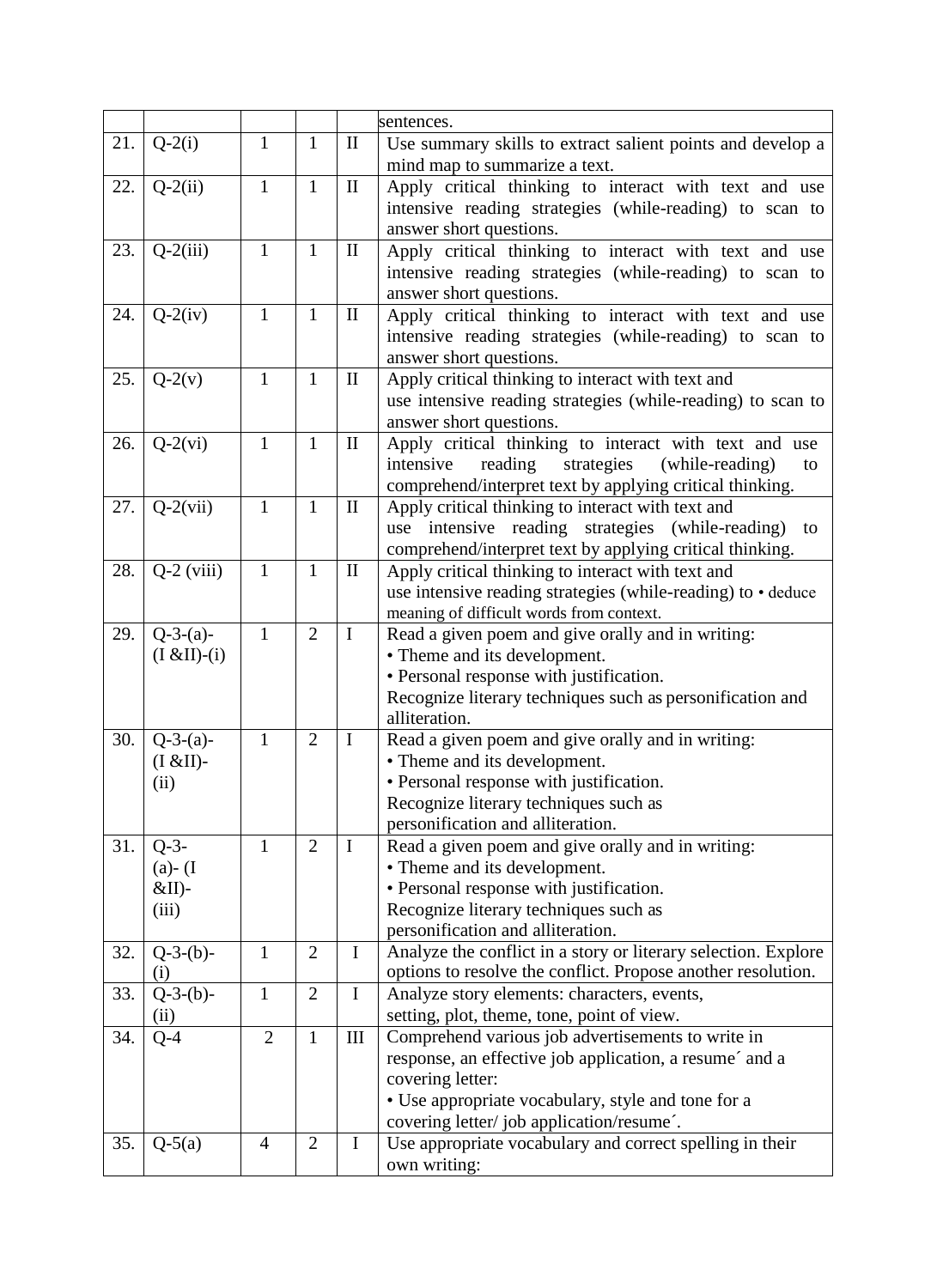|     |          |                |                |                | • Understand and use colloquial and idiomatic                 |
|-----|----------|----------------|----------------|----------------|---------------------------------------------------------------|
|     |          |                |                |                | expressions given in the text /glossary.                      |
| 36. | $Q-5(b)$ | $\overline{4}$ | 3              | $\bf I$        | Illustrate use of tenses.                                     |
| 37. | $Q-5(c)$ | $\overline{4}$ | 3              | $\mathbf{I}$   | Recognize and rectify faulty punctuation in given             |
|     |          |                |                |                | passages and own work.                                        |
| 38. | $Q-6$    | $\overline{2}$ | $\mathbf{1}$   | $\rm III$      | Analyze and compare various business letters, to write        |
|     |          |                |                |                | effective business letters in extended social environment     |
|     |          |                |                |                | for various purposes (complaint, appreciation, request,       |
|     |          |                |                |                | asking for and providing information, etc.):                  |
|     |          |                |                |                | • Write and revise business letters using correct             |
|     |          |                |                |                | format and style of expression.                               |
| 39. | $Q-7$    | $\overline{4}$ | $\overline{2}$ | $\mathbf I$    | Use the knowledge of literal and figurative meaning,          |
|     |          |                |                |                | grammatical gender and syntax to translate passages           |
|     |          |                |                |                | from English to Urdu.                                         |
|     |          |                |                |                | · Understand that most phrases and idioms do not              |
|     |          |                |                |                | translate literally from one language to another.             |
|     |          |                |                |                | OR                                                            |
|     |          |                |                |                | Plan draft and revise writing to ensure that it               |
|     |          | $\overline{2}$ | $\mathbf{1}$   | $\overline{4}$ | • is focused, purposeful, includes a sense of audience,       |
|     |          |                |                |                | and shows insight into the writing situation.                 |
|     |          |                |                |                | • has an organizational pattern that reflects a clear overall |
|     |          |                |                |                | progression of ideas through proper use of signal and         |
|     |          |                |                |                | reference words.                                              |
|     |          |                |                |                | • uses writing strategies as are appropriate to the purpose   |
|     |          |                |                |                | of writing.                                                   |
|     |          |                |                |                | • has varied sentence structure and length.                   |
|     |          |                |                |                | • has a good command of language with precision               |
|     |          |                |                |                | of expression                                                 |